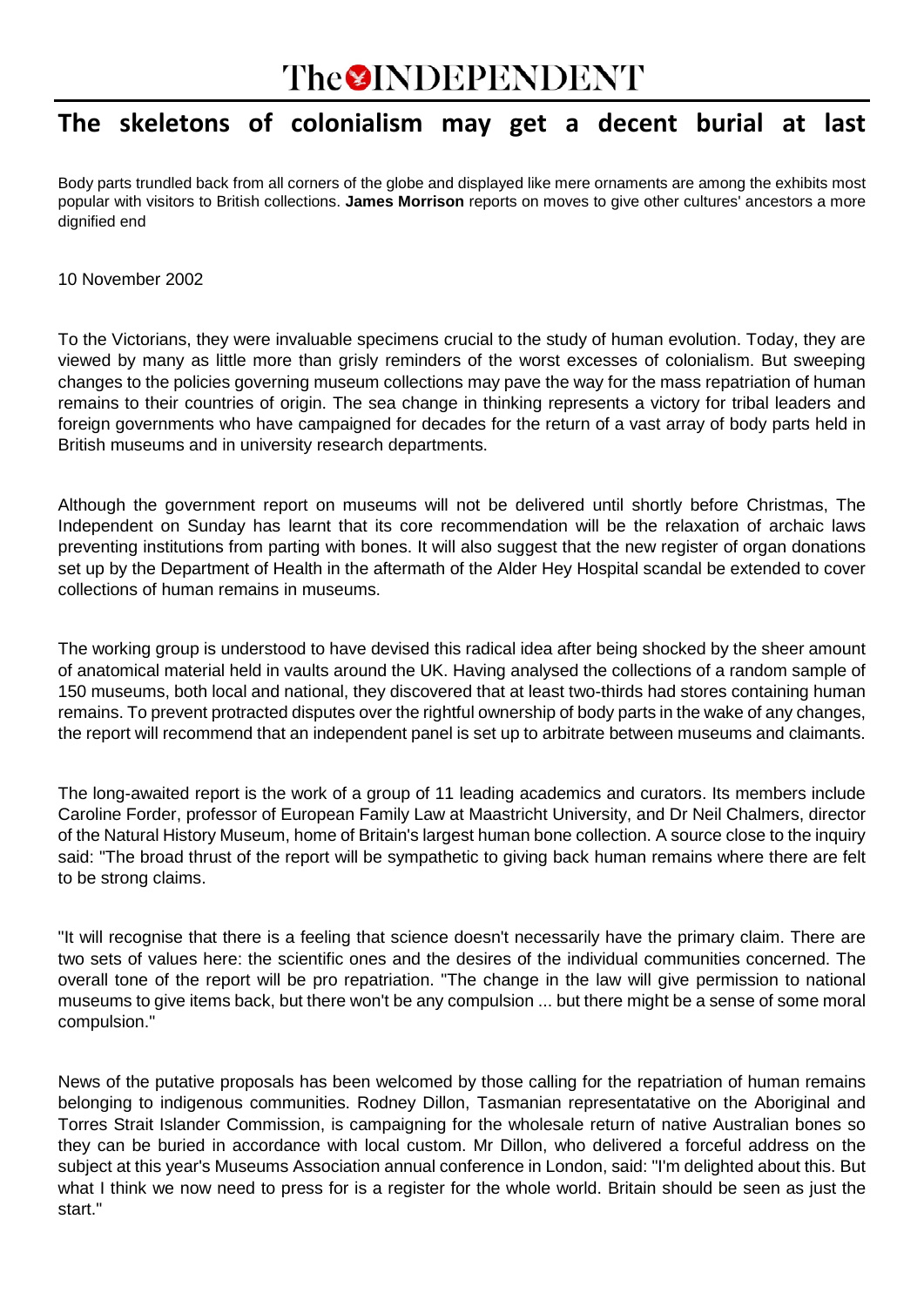The recommendations have also been greeted warmly by those campaigning for the return of the Elgin Marbles to Greece. A cornerstone of the British Museum's argument against handing back the ancient sculptures is that the law would prevent it from doing so even if it wanted to. It is possible that any change to the law governing museum collections could be couched in such a way that it "liberates" man-made artefacts as well as human remains. However, the report will alarm traditionalists who argue that, by simplifying the path to repatriation, the Government could open the floodgates to a torrent of new claims. Some fear that Egypt, which demanded the return of numerous artefacts during the reign of President Nasser, may decide to revive its pursuit of the British Museum's mummies.

Professor Frank Willett, former director of the Hunterian Museum in Glasgow and a vocal critic of excessive repatriation claims, said: "If you can make a case that human remains belong to a specific individual, that's one thing. The problem is that you get things like the Maori people trying to repatriate trophy heads from New Zealand that, back in history, belonged to their enemies. "Museums open the rest of the world to local people, wherever they are. If you are going to give things back to everyone who wants them, you end up only with local museums." He added that while there were strong arguments for cultural objects to be returned to their countries of origin, museums had an ethical responsibility to preserve items that would be destroyed by the act of burial.

Ahead of any new law, a handful of repatriations have already been made. In May, the Royal College of Surgeons announced it was returning its collection of Tasmanian specimens, including the skin and hair of Truganini, only survivor of the "black war" in which 19th-century British settlers rounded up native islanders.

A spokesman for the Department of Culture, Media and Sport, which commissioned the report, said it was due to be delivered to the Arts minister, Baroness Blackstone, before Christmas. A consultation document will follow.

#### **Pitt Rivers Museum, Oxford**

**Wanted:** A number of shrunken heads from Ecuador and Peru belonging to the Jivaro Indians. The Jivaro shrunk the heads of enemies killed in battle to seal the avenging soul within, though the practise was outlawed by conquering Spaniards. Found by Major Ronald Hawksby Thomas on expeditions in the 1920s and 1930s.

**By whom:** Various Native American tribal pressure groups would like to see the heads returned, though several are thought to be fakes, having no ceremonial significance.

#### **Marischal Museum, Aberdeen**

**Wanted:** Maori warrior remains from New Zealand.

**By whom:** Pressure is intensifying from the Foundation for Aboriginal and Islander Research Action after Edinburgh University in 2000 handed back to Australia 330 aboriginal skeletons (and the head of William Lanney, below, considered to be the last full-blooded male Tasmanian aborigine). Almost all aboriginal remains have now been returned to Australia.